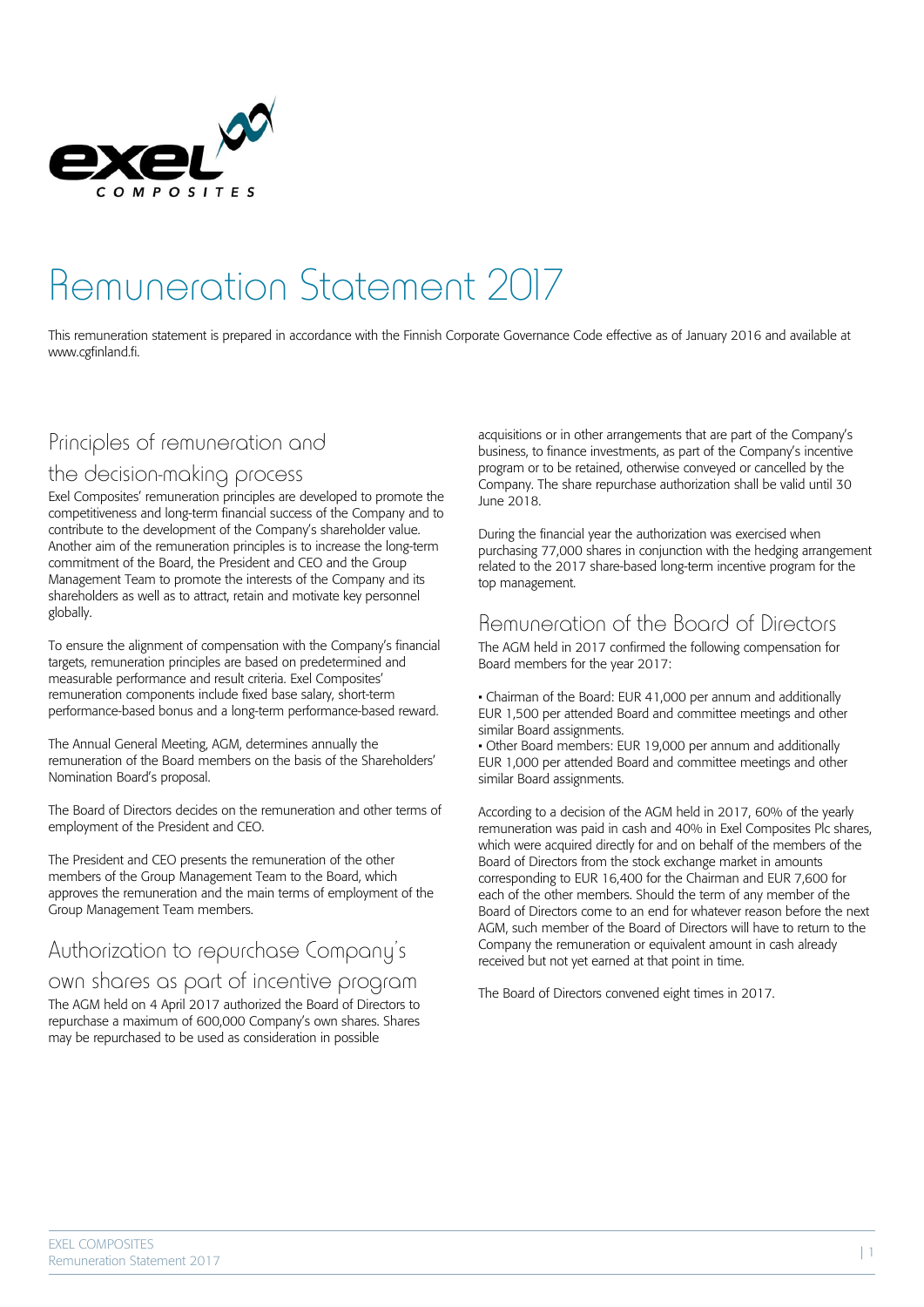#### Remuneration received by the Board of Directors in 2017 (EUR thousands)

| Name and position                                                                                                | Annual fixed fees<br>2017 | <b>Meeting fees</b><br>2017 | Other fees<br>2017 | <b>Total fees</b><br>2017 | <b>Total fees</b><br>2016 |
|------------------------------------------------------------------------------------------------------------------|---------------------------|-----------------------------|--------------------|---------------------------|---------------------------|
| Reima Kerttula<br>Chairman (as of 17 March 2016, member<br>until 17 March 2016)                                  | 41                        | 12                          | 14                 | 67                        | 49                        |
| Petri Helsky<br>Member (as of 17 March 2016)                                                                     | 19                        | 8                           | $\overline{O}$     | 27                        | 25                        |
| Kai Kauto<br>Member (as of 4 April 2017)                                                                         | 19                        | 7                           | $\mathcal{O}$      | 26                        | $\overline{O}$            |
| Helena Nordman-Knutson<br>Member (as of 4 April 2017)                                                            | 19                        | 4                           | $\mathbf{O}$       | 23                        | $\mathsf O$               |
| Jouko Peussa<br>Member (as of 17 March 2016)                                                                     | 19                        | 6                           | $\mathbf 0$        | 25                        | 25                        |
| Matti Hyytiäinen<br>Vice Chairman (as of 17 March 2016 and<br>until 4 April 2017, member until 17 March<br>2016) | 0                         |                             | $\mathbf 0$        |                           | 37                        |
| Heikki Hiltunen<br>Member (until 4 April 2017)                                                                   | 0                         | $\mathbf 0$                 | $\mathbf 0$        | 0                         | 25                        |
| Peter Hofvenstam<br>Chairman (until 17 March 2016)                                                               | $\mathbf 0$               | $\mathbf 0$                 | $\mathbf 0$        | $\overline{O}$            | $\overline{2}$            |
| Kerstin Lindell<br>Member (until 17 March 2016)                                                                  | 0                         | $\mathcal{O}$               | $\mathcal{O}$      | $\mathcal{O}$             | 1                         |
| Total                                                                                                            | 117                       | 38                          | 14                 | 169                       | 164                       |

In addition, travel expenses and other out-of-pocket expenses arising from the Board work were compensated in accordance with the Company's established practice and travel rules. Exel Composites has no such incentive program by which the Company rewards the Board members with shares or option rights. The Board members are neither entitled to a short-term performance-based bonus.

The members of the Shareholders' Nomination Board are not remunerated by Exel Composites for their membership in the Shareholders' Nomination Board. The members' expenses are reimbursable in accordance with the Company's established practice and travel rules.

# Remuneration and service contract of the President and CEO

The remuneration scheme of the President and CEO consists of a fixed monthly base salary, a performance-based bonus on an annual basis and a long-term incentive compensation.

The President and CEO's pension is determined in accordance with the statutory Finnish employee pension scheme (TyEL) that links the benefits directly to the President and CEO's earnings. The President and CEO's retirement age is 63 years. The President and CEO has no separate pension agreement.

According to the employment contract, the period of notice of the President and CEO is six months and the severance pay in the case of termination by the Company corresponds to 12 months' salary.

# Remuneration of the Group Management

# Team and performance-based bonus

Compensation for the members of the Group Management Team comprises a fixed monthly base salary and fringe benefits as well as a performance-based bonus on an annual basis and long-term incentive compensation.

The amount of the bonus and the performance criteria are annually determined by the Board of Directors of Exel Composites. The Board also evaluates whether the performance criteria have been met. In 2017, the key financial performance criteria of the performance-based bonus based on 2017 results were operating profit (EBIT) and operating working capital ratio. In 2017, the maximum annual bonus for the President and CEO was a maximum of 50% of his annual base salary. For the other members of the Group Management Team the maximum annual bonus was 40% of their respective annual salary.

There are no additional pension schemes for the Group Management Team members.